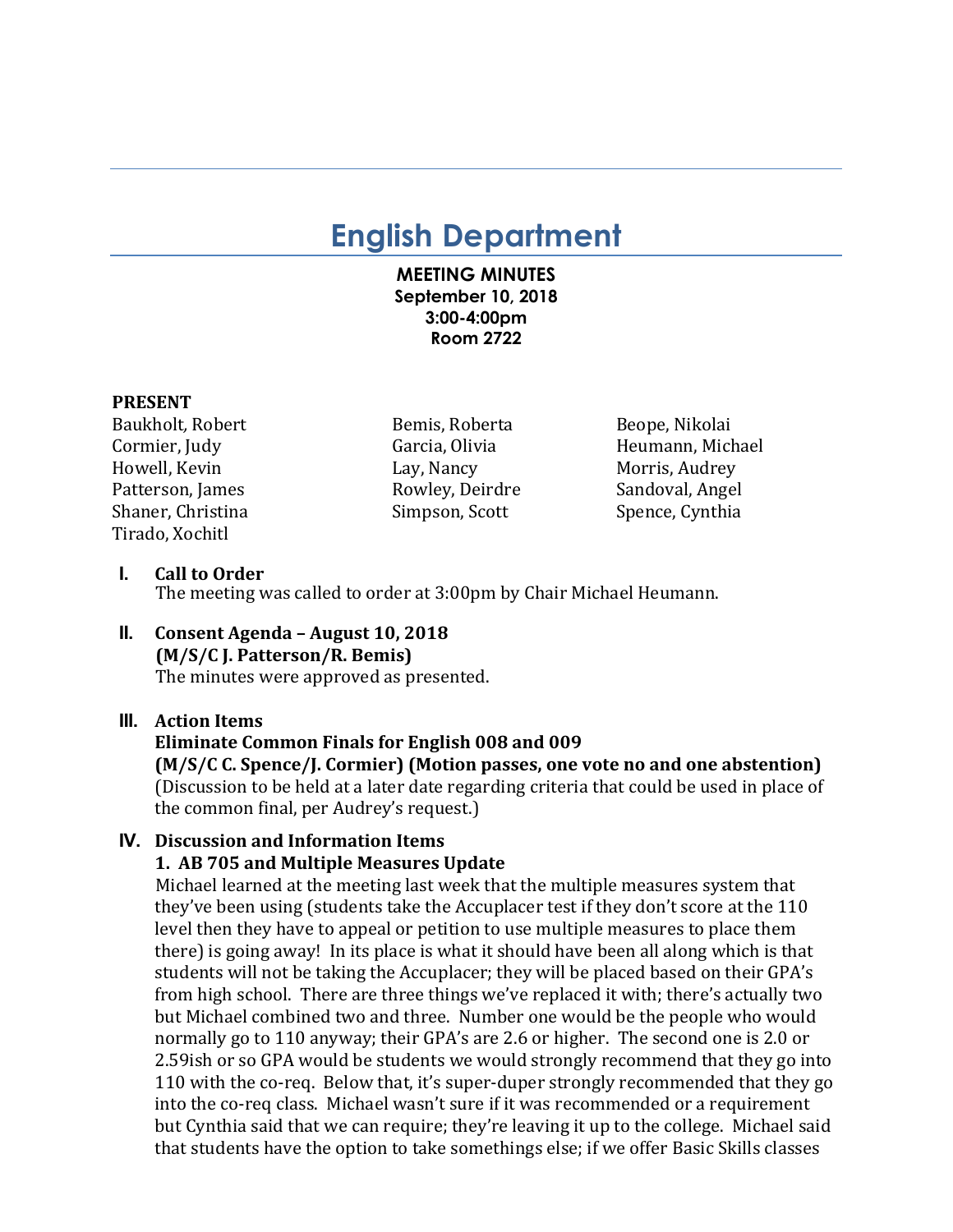they can take them, we just can't require them to. Judy said she was getting students straight from high school and they're coming to ENGL 201 and they're bypassing 110 entirely. Michael asked because of AP and Judy said probably so. Her question was if that's something that we have control over. She asked how does that come about. Michael said that if they took the AP test and scored 3 or higher, out of 5, then they can skip 110 and go to 201 directly. He said he thinks that if they score a 5 they can skip 201 altogether as well, but he's not sure. Michael said we can't change that system. Michael told Judy that he's guessing her concern is the fact that students come into 201 without necessarily having any experience with research papers, or anything else Judy said, meaning that they have to catch up. The hope is though, that if they are AP students who got good scores on the AP test, they should be able to figure it out.

Audrey shared that when AB 705 first came out the original wording, we knew Accuplacer was going away but thought they mentioned something about a state sanctioned assessment that could be used instead. Michael said that multiple measures is essentially state sanctioned. Michael said they spent many, many years developing a new version of the Accuplacer test. Around the time that AB 705 started moving around they decided to end that so they're not developing anything new. Michael said that Accuplacer is going away; he doesn't think that anything is going to replace it. Cynthia said that we cannot legally keep them out of a 110 class but we can inform them of the 110 with a coreq. Michael said that we would inform them of what their options are and what they would be expected to do. Michael said that that's something we can spend a lot of time on this year. The English Standards Meeting would be a good place to do it. Right now the 008, 009 and 110 all have prereqs. With all the changes going on, there are two possibilities, either get rid of our prereqs altogether or change them to match up with what seems to be going on. We need to have a prereq in place by fall.

Michael will put a vote regarding this on the agenda for our next meeting.

Cynthia announced that she will be holding an Acceleration/Co-requisite Training on Saturday, October  $20<sup>th</sup>$ , 9:00-12:00pm in room 2727. She will be sending out an email to FT and PT instructors. She needs RSVP's as she will have contracts ready for them to sign so they can get compensated. She also mentioned two more conferences that will be taking place. One of them was usually held in March but will not be held February 21-23 and National Conference which was usually held out of state will be held this year in San Diego. There will be attendees from Texas, Tennessee and other states at this conference. Cynthia said that this conference will be held at the end of our semester so she's not sure how many of our instructors will be able to attend. Cynthia will forward the information for both conferences.

Michael said that we have to put next year's schedule together this year. Michael's wondering what we should put together. He said that for the most part it would be the  $110$ 's or the  $110$ 's with co-reqs. The number of BS classes that we offer will be contingent upon demand. Michael's first thought was everything just 110, some of them with co-reqs and some of them not, and then maybe a scattering of 010's. He says 010's mainly because it the one closest to matching up to what we're going to be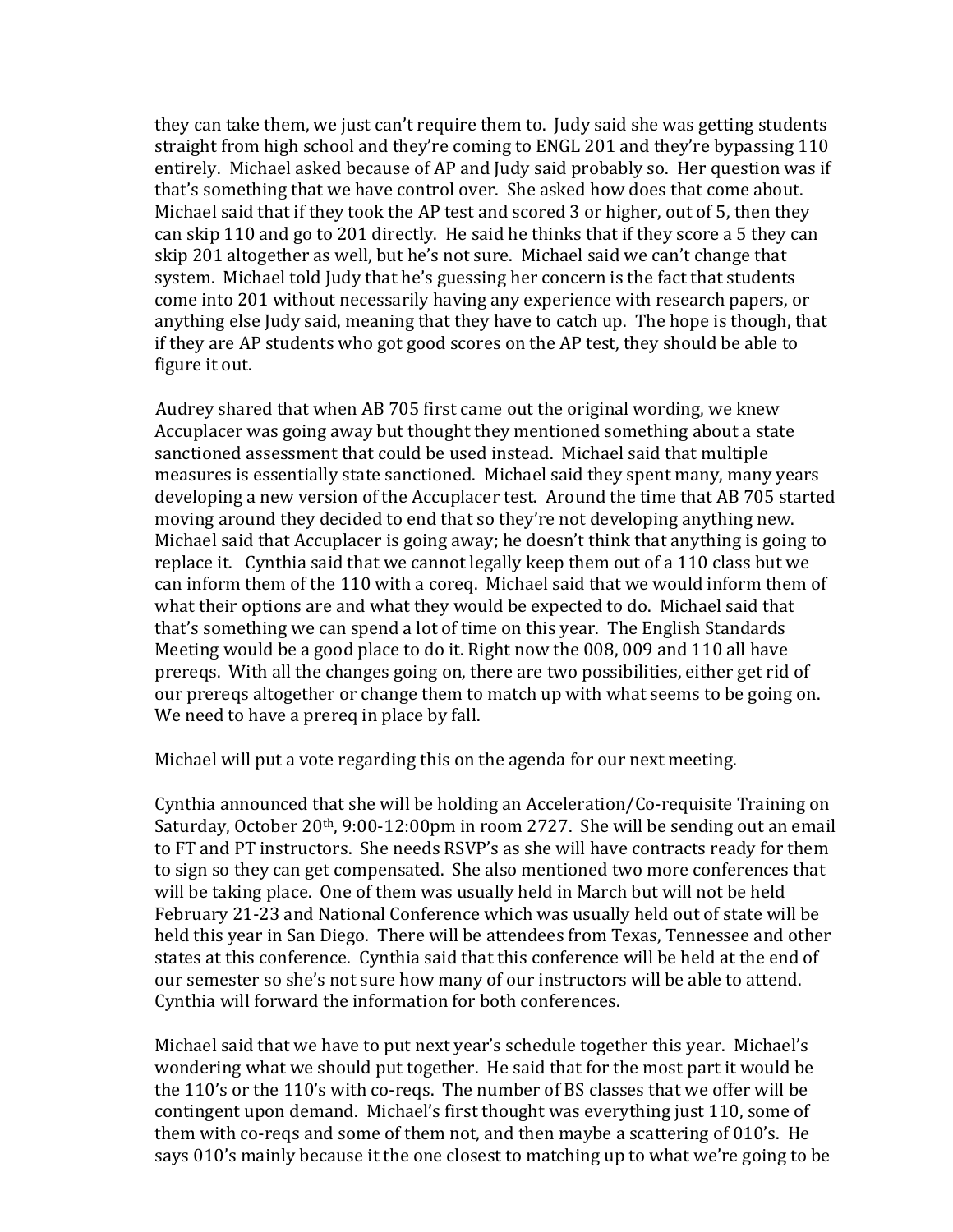doing in the 110's. That was his initial thought on the schedule; he doesn't know how it's going to play out. He wanted to know what people thought about it because it's such a radical change from what we're doing now. Audrey asked if the 010's are still harder to schedule because of them being five units. Michael said that they are actually four units (one being a two-hour lab); he's going to talk to Dixie about it.

Michael said that they asked last week if we have enough English teachers to do this. Michael's response was that he didn't know. He said that one of the 110's with a coreq equals to about 6.5 units. He said that a teacher could almost make load with just two sections of the 110 with the co-req; a third class would go partly into overload. He said that it would be difficult to offer these classes at night. There's all sorts of questions up in the air about scheduling and about staffing. Michael said that we have a year to figure it out and hopefully we'll spend that year wisely instead of waiting until June.

Judy said that it seems that the 010 and the 110 combo are treading over each other because we have the 010 which is a remedial class with college level work and we have the 110 combo which is with college level work with a remedial lab, in other words Judy said, they're treading on each other's toes. She doesn't see why we even need a 010 class. If students are going to go into a 110 combo then what is the purpose she said. If they are scoring or writing in such a low level that they need to be in 009 then maybe they really need to be in a 009 and not try to get into a harder level class because if they can handle it, then be in a 110 combo. She thinks we should just eliminate the 010 entirely since we have this new system. She thinks this would simplify things a lot. Judy said that on the schedule, students will start wondering what the difference is between these two classes, a bigger research paper, maybe.

Audrey said that Judy made some good points but one of the things we're not talking about is time. She said some students just need more time. They can't get it all in one semester. Judy mentioned the treading so closely together bit again and that it just sounds so redundant.

Deirdre said that since 010 ideally covers material presented in 008 and 009 but is an accelerated class in order to do that, why don't we eliminate 008 and 009, have 010's, regular 110's and the 110's with the co-req? And if somebody does not feel or is not ready for either of the 110's, put them in 010, allowing the instructor to go back and start with 008 level work, working through the 009 level work hoping that hopefully at the end of the semester as the  $010$  should be, they're ready to go into a 110 whether they choose the co-req because if they come out of 010 and they're still weak that would be a good option but if they're strong they could go straight into 110.

Michael said that maybe between now and the next meeting, the department should think about what would be the best way for the department to go forward. Another thing Michael wanted to mention: for part-timers, one class, one 110 with a co-req for them is seven units and so they could only teach one of those. That and a 201 would be all they could teach. We have a lot of part-timers but it's such that our part-timer pool is going to shrink really fast given the fact that the classes are so large. We still have to talk about the 055 co-req. Cynthia is teaching two sections right now and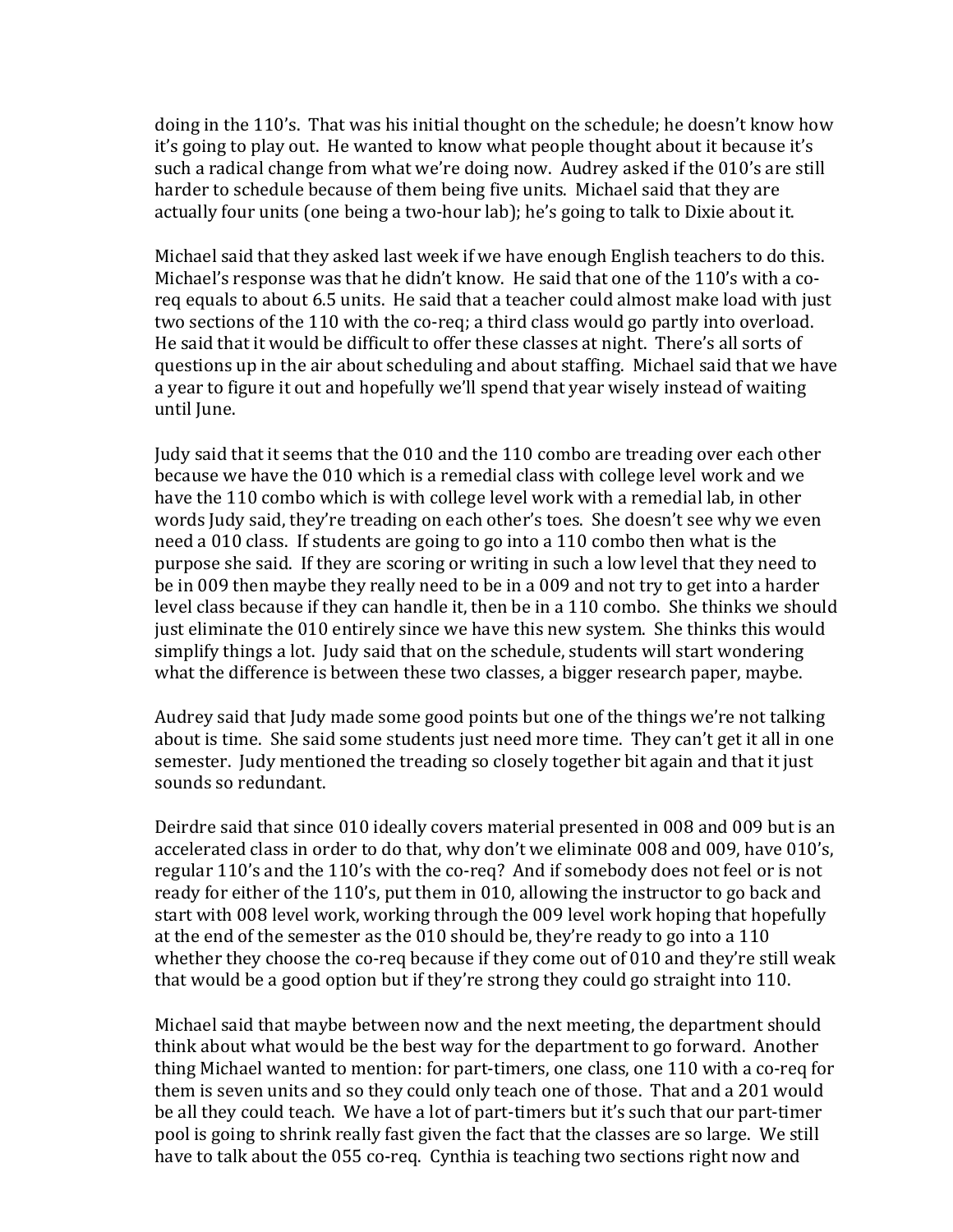Olivia is going to teach one in the spring. Michael asked Cynthia if she could give us a progress report now on how it's going. Cynthia said that when they set it, they don't go back to back; there's a gap. One of her first concerns was that students wouldn't want to go to the lab but that has not been the case at all, and she's had full retention. They don't seem to mind that break. So something that she was afraid of turned out not to be a problem at all. The quality of work that she's getting has turned out to be a higher quality than the work she's getting from her regular 110 without the lab. She's going to have to wait until they get into the harder essays but some of her concerns didn't show. No complaints about the longer time or about going to the lab. So far, so good Cynthia said. The class and the lab are in different rooms, Cynthia thought she might lose some but didn't so it turned out to be a false concern. Michael asked Cynthia if she was using the extra hours as sort of a homework hour, Cynthia said she is, that they're supposed to scaffold their work. Today they started their first journal on Oscar Wilde to get ready for their analysis essay and they have to find a quote, they have to find a literary device and then they have to explain why Oscar Wilde used that literary device, what his point was and so they talked about literary devices in class, they went to the lab and they started writing the journals and she got to go around and talk to them and just have conversations with them about irony and imagery. Their journals are due Wednesday. So she thinks that probably half of them have half of it done so they got a good start. They know exactly what she's looking for so she doesn't think that she will be getting anything turned in that she wasn't looking for! Michael said it's a different approach to teaching and he thinks it's kind of exciting; it offers different possibilities. It turns assigning homework into assigning different writing assignments when you know that you're going to see them an extra three hours a week and they can be working on that stuff while you're standing there and they can be asking questions all along. He said he thinks it opens up a whole range of different ways that we can organize our classes.

Michael thinks they'll spend a lot of time at the English Standards Meeting talking about the co-req and some of the other logistical things they need to talk about.

## **2. Writing Lab Scheduling Issues**

Michael said that this is an issue that we've been facing this semester, he knows that Roberta and Deirdre have had to deal with this. Classes start at 7:20am, the 2600 building opens at 8:30am. Roberta then mentioned that an instructor can get into the building by sliding the door manually. She also said that you must get permission for this so she's not treading on anybody's toes. Michael said he doesn't see how she could. So Roberta gets into the lab at 8:00am. Deirdre then jokingly asked why Roberta hadn't shared and Roberta said she was! Belatedly, Deirdre told her! Roberta told her that she didn't know that Deirdre didn't know! She thought she knew! Roberta said that we need a phone number to be able to call someone to unlock the classroom door. Michael feels that if classes are going on, the library and the lab should be open.

Dean Zielinski is working on this and wants to know how many people are affected by this.

# **3. Changing "prereqs" for 008, 009 and 110**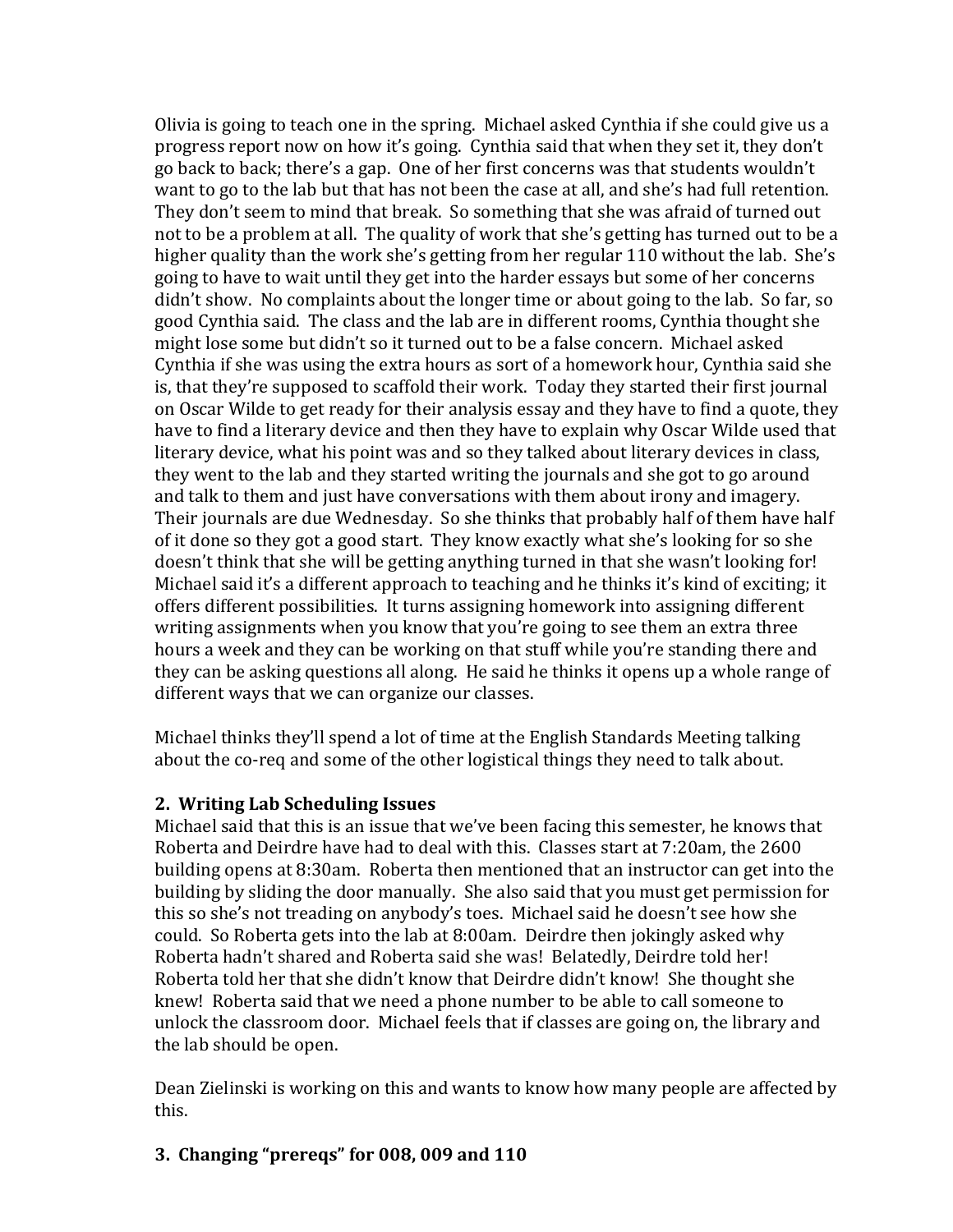# 4. College Level Examination Program for "Analyzing and Interpreting **Literature"**

Michael said that he got an email from Kristen Gomez that was about asking the department to approve something call the CLEP. At first Michael thought it was a joke because why would anyone name something CLEP? He said it sounds like some kind of disease! Michael explained that students coming out of high school would like to at least get credit for certain classes with the CSU's. There are these tests available, credit by exam tests they can take for that. One of the tests is called Analyzing and Interpreting Literature. It's actually something that students buy Michael said. He's not sure how it administered. He said he doesn't know much about it but wanted to throw it out there because Kristen asked for our opinion on whether we should allow students to take this test in order to forgo particular classes.

James said that Kristen took the time to compare CLEP with the APE exam in regard to ENGL 201. For a student to take the AP Test, they enroll and go to class all semester and then they take the exam. If they take the exam and pass with three out of five, they are given credit for ENGL 110 and if they come here they can go straight to 201. CLEP is a similar test but there is no class that matches it. You can buy a study guide and study on your own and when you're ready you can take the test. It doesn't have the same instructions or support for it James said. He also said that CSU's do accept CLEP for general ed credit and so Kristen is asking us to take a look at it and accepting CLEP, particularly analyzing and interpreting literature, it might be something that we would say if they score  $X$  on that test we would give them credit for English Lit Introduction.

Christina said that she doesn't know how well this will apply to us since it's the only one they're proposing to us so far and she doesn't know how it works in California but she knows that in other states they'll let you CLEP out of some of the classes but you couldn't do all, you'd have to at least do some in a course environment. 

Michael said that when he gets more information on it he'll bring it back to the meeting. 

# **5. PLO Information for English Program**

Kevin shared that he was talking to Michael and they came up with the idea that in PLO's. There are three that we have to have an assessment tool; they thought that one of the Lit classes would work well and the 201 class would work well because one PLO is plagiarism. James said that when he was the department chair they used 201 for PLO 1-3 and whatever Literature class was being taught at the time. Michael said we'd get some people to collect some data this year from the Brit Lit class which he'll be teaching.

Michael said that we'll talk about assessments and closing the loop and all those fun terms that they like to talk about so that we don't get in trouble with the accreditation team. James said that we're going to get in trouble and Michael agreed that we are and that there's just no way around it! Michael mentioned that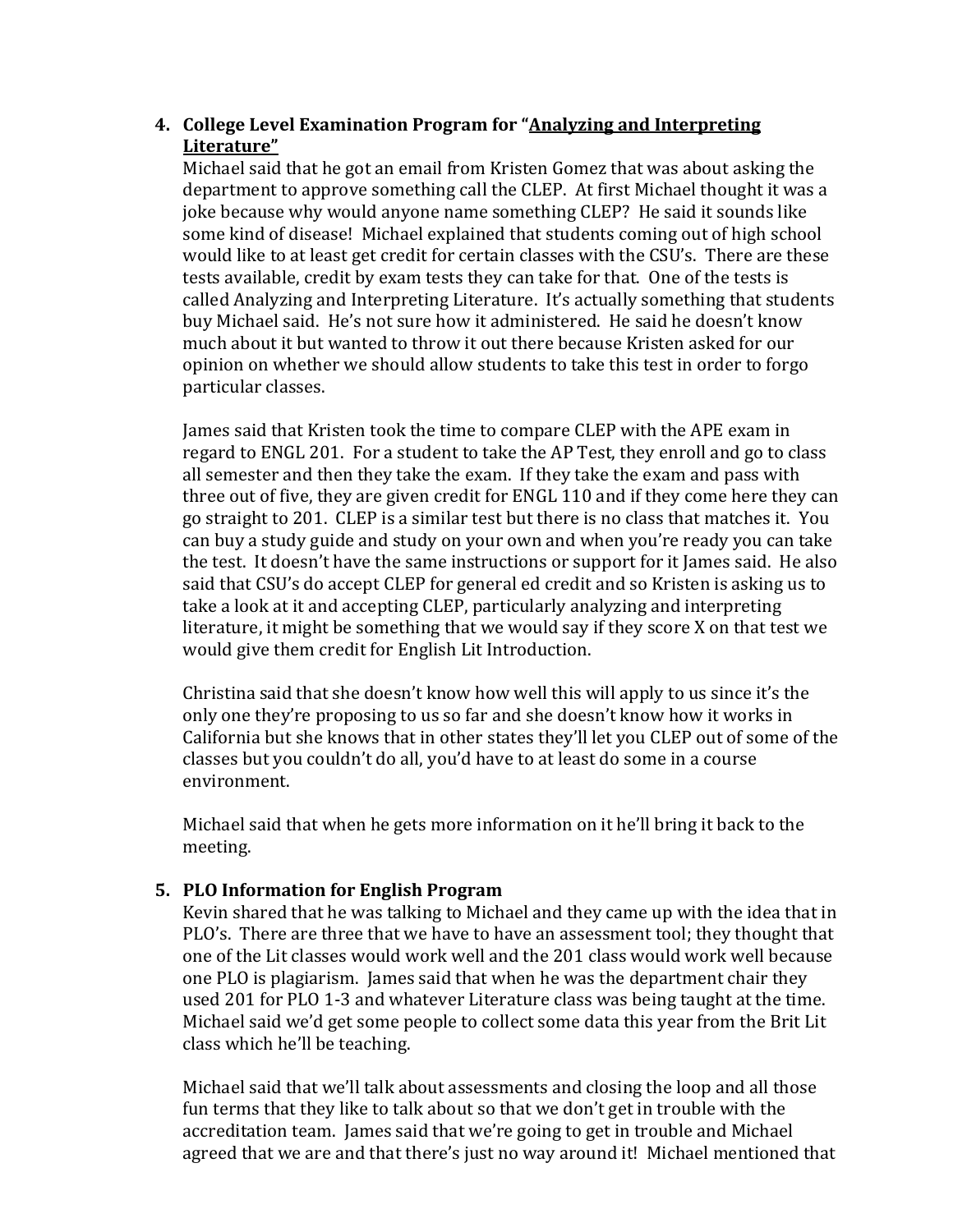James was going to a college in October and asked him if he was allowed to say, James said that he was supposed to but that he's on the Board agenda for out of state travel, with the ACCJC-California, Hawaii and the Pacific Islands. James is going to Hawaii! Michael told James that he hopes it'll be an interesting experience for him. James said it would be and that it's very interesting to see how Student Learning Outcome assessments are being handled outside of the domain of California. 

#### **6. Lottery Funds—Planning Ahead**

Michael sent out an email about Lottery Funds about what should buy with them. Deirdre suggested in addition to our MLA handbook we also get some APA handbooks. He said we're getting around 60 of them. Hopefully all our instructors and our embedded tutors can get a copy of one. There's also another handbook that a few people are using this semester so Michael got 60 copies of it. He'll be distributing those when they come in. Michael asked everyone to brainstorm and bring the ideas to him. Deirdre asked if we are allowed to use our Lottery Funds to buy books to be kept at the library. Michael said that he'd have to check on that because he's not sure that would count. Michael asked Cynthia to share her interesting idea. Cynthia said that they had a Welcome Day for incoming students here in the 2700 building and Science, Math and counselors were there and every single booth was giving away novelty items, lightbulbs, pencil sharpeners, Rubic's cubes and other things. They had bags and everyone was just going around to the different tables and collecting items. She would like for us to have an English table for next time and give out novelties. Cynthia asked if we could buy testing material; Michael said we could.

Michael mentioned that every year since he first started here, the college always had a budget crisis for every year that he's been here except not for this year. He said that this time we were actually around four million dollars in the black! We ended up with four million dollars that we didn't spend last year and that's on top of a very large reserve. He thinks our reserve now is around 30% which is ridiculous and why they're going to take some of that money and use it to fix some things around campus including expanding the college center. Cynthia said they're going to remodel Counseling. The 800 building didn't have air conditioning recently so they're going to work on that too.

#### **V. Reports**

#### **1. English Standards**

Michael wanted to have the English Standards Meeting on the fourth Monday of the month but that's when our Integrated Meeting is meeting so that wouldn't work but he's now thinking the first Monday of the month. He planned for October 1. They will be talking a lot about AB 705, Multiple Measures, our co-req and also the Reading Program.

# **2. Basic Skills**

Cynthia said that if anyone wanted to create an online co-requisite, please talk to her about it and they can offer some support for constructing it but it would have to go to Curriculum this October so it probably wouldn't happen for fall but maybe